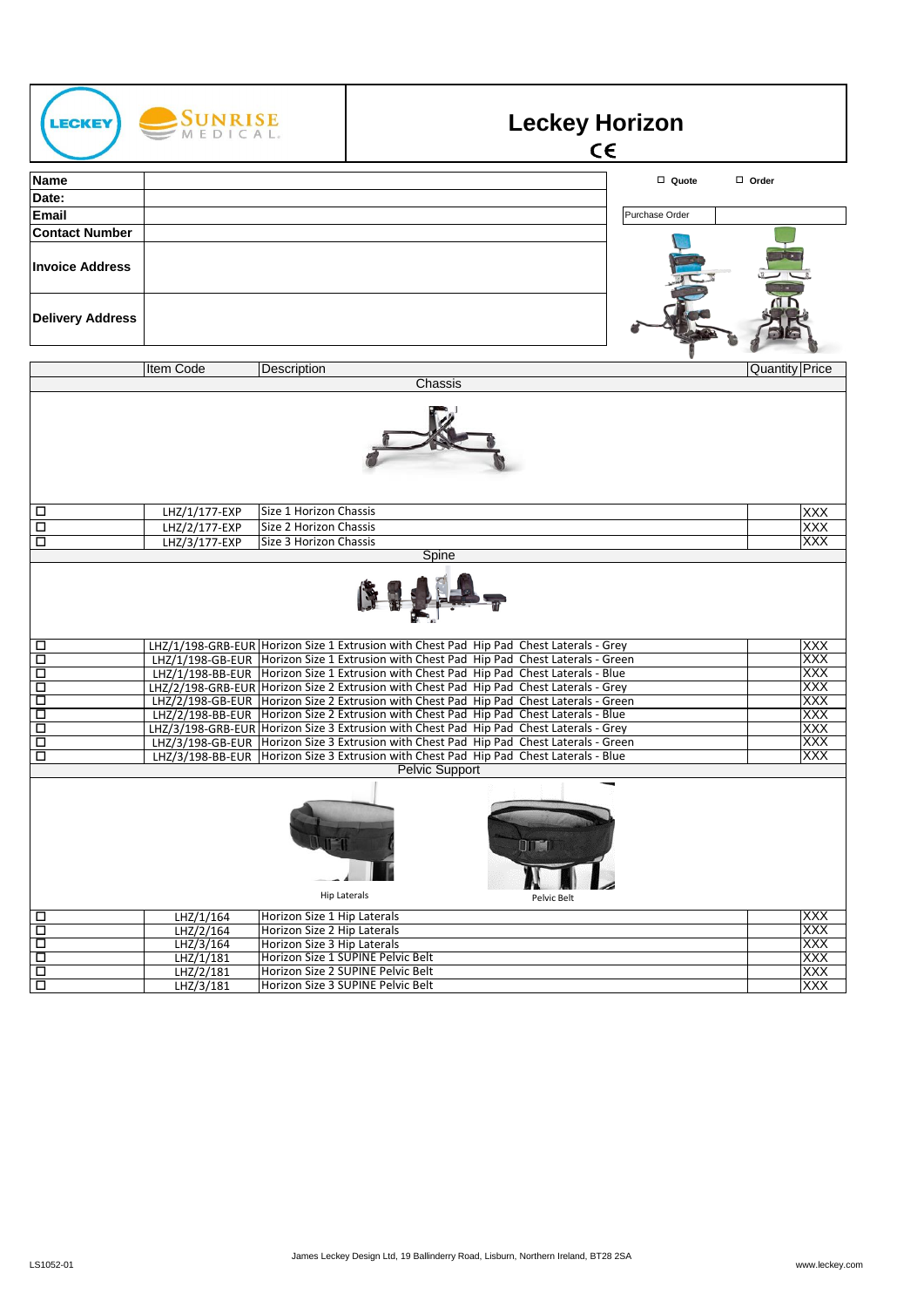|                                                                                     |           | Tray                                                                                                             |                          |  |  |
|-------------------------------------------------------------------------------------|-----------|------------------------------------------------------------------------------------------------------------------|--------------------------|--|--|
|                                                                                     |           |                                                                                                                  |                          |  |  |
|                                                                                     |           |                                                                                                                  |                          |  |  |
|                                                                                     |           |                                                                                                                  |                          |  |  |
|                                                                                     |           |                                                                                                                  |                          |  |  |
|                                                                                     |           |                                                                                                                  |                          |  |  |
|                                                                                     |           | Supine Stander tray<br>Prone Stander tray<br>Padded tray insert                                                  |                          |  |  |
|                                                                                     |           |                                                                                                                  |                          |  |  |
|                                                                                     |           |                                                                                                                  |                          |  |  |
| □                                                                                   | LHZ/1/158 | Horizon Size 1 PRONE TRAY                                                                                        | <b>XXX</b><br>XXX        |  |  |
| □                                                                                   | LHZ/1/143 | Horizon Size 1 SUPINE TRAY                                                                                       |                          |  |  |
| □                                                                                   | LHZ/2/158 | Horizon Size 2-3 PRONE TRAY<br><b>XXX</b><br>XXX                                                                 |                          |  |  |
| □                                                                                   | LHZ/2/143 | Horizon Size 2-3 SUPINE TRAY                                                                                     |                          |  |  |
| □                                                                                   | LHZ/1/109 | Padded Tray Insert for Size 1 Tray                                                                               |                          |  |  |
| □                                                                                   | LHZ/2/109 | Padded Tray Insert for Size 2/3 Tray                                                                             |                          |  |  |
| □                                                                                   | 101-3690  | Horizon Size 1 Mygo Stander Tray for Horizon                                                                     |                          |  |  |
| □                                                                                   | 101-3691  | Horizon Size 2-3 Mygo Stander Tray for Horizon<br><b>XXX</b><br>Chest Support (Laterals Included with Extrusion) |                          |  |  |
|                                                                                     |           |                                                                                                                  |                          |  |  |
|                                                                                     |           |                                                                                                                  |                          |  |  |
|                                                                                     |           |                                                                                                                  |                          |  |  |
|                                                                                     |           |                                                                                                                  |                          |  |  |
|                                                                                     |           |                                                                                                                  |                          |  |  |
|                                                                                     |           |                                                                                                                  |                          |  |  |
|                                                                                     |           |                                                                                                                  |                          |  |  |
|                                                                                     |           |                                                                                                                  |                          |  |  |
| □                                                                                   | 101-2120  | <b>Hyperextension Pads for Laterals</b>                                                                          | <b>XXX</b>               |  |  |
|                                                                                     |           | Knees                                                                                                            |                          |  |  |
|                                                                                     |           |                                                                                                                  |                          |  |  |
|                                                                                     |           |                                                                                                                  |                          |  |  |
|                                                                                     |           |                                                                                                                  |                          |  |  |
|                                                                                     |           |                                                                                                                  |                          |  |  |
|                                                                                     |           |                                                                                                                  |                          |  |  |
|                                                                                     |           |                                                                                                                  |                          |  |  |
|                                                                                     |           |                                                                                                                  |                          |  |  |
|                                                                                     |           | Knee Extension Brackets<br>Knee Pads                                                                             |                          |  |  |
|                                                                                     |           |                                                                                                                  |                          |  |  |
|                                                                                     |           | Horizon Size 1 Knees (pair) - short adjustment 30mm-80mm or flip the bracket and it can be                       |                          |  |  |
| □                                                                                   | LHZ/1/167 | used for long adjustment 20mm-20mm                                                                               |                          |  |  |
|                                                                                     |           | Horizon Size 2-3 Knees (pair) - short adjustment 30mm-80mm or flip the bracket and it can                        |                          |  |  |
| □                                                                                   | LHZ/2/167 | be used for long adjustment 20mm-20mm                                                                            |                          |  |  |
| □                                                                                   | LHZ/4/167 | Horizon Size 4 Large Knees (pair) - short adjustment 30mm-80mm or flip the bracket and it                        |                          |  |  |
|                                                                                     |           | can be used for long adjustment 20mm-20mm                                                                        |                          |  |  |
| □                                                                                   | LHZ/1/104 | Horizon Size 1 Wide Knees (pair)                                                                                 |                          |  |  |
| $\overline{\square}$                                                                | LHZ/2/104 | Horizon Size 2-3 Wide Knees (pair)                                                                               |                          |  |  |
| $\Box$                                                                              | 101-2224  | Medium Knee Adjustment Bracket (125mm-175mm adjustment)                                                          |                          |  |  |
| □                                                                                   | 101-2225  | Long Knee Adjustment Bracket (175mm-225mm adjustment)                                                            |                          |  |  |
|                                                                                     |           | Headrest                                                                                                         |                          |  |  |
|                                                                                     |           |                                                                                                                  |                          |  |  |
|                                                                                     |           |                                                                                                                  |                          |  |  |
|                                                                                     |           |                                                                                                                  |                          |  |  |
|                                                                                     |           |                                                                                                                  |                          |  |  |
|                                                                                     |           |                                                                                                                  |                          |  |  |
|                                                                                     |           |                                                                                                                  |                          |  |  |
|                                                                                     |           |                                                                                                                  |                          |  |  |
| <b>Flat Headrest</b><br><b>Extended Head Rest Brackets</b><br>Head lateral supports |           |                                                                                                                  |                          |  |  |
|                                                                                     |           |                                                                                                                  |                          |  |  |
|                                                                                     |           |                                                                                                                  |                          |  |  |
| □<br>П                                                                              | LHZ/1/169 | Horizon Size 1 Headsupport complete<br>Horizon Size 2-3 Headsupport complete                                     | <b>XXX</b>               |  |  |
| $\Box$                                                                              | LHZ/2/169 | Horizon Size 2-3 Head Lateral Supports                                                                           | XXX                      |  |  |
|                                                                                     | LHZ/2/117 |                                                                                                                  | <b>XXX</b><br><b>XXX</b> |  |  |
| $\Box$                                                                              | 101-1959  | Headrest 4 Inch Extension Bracket                                                                                |                          |  |  |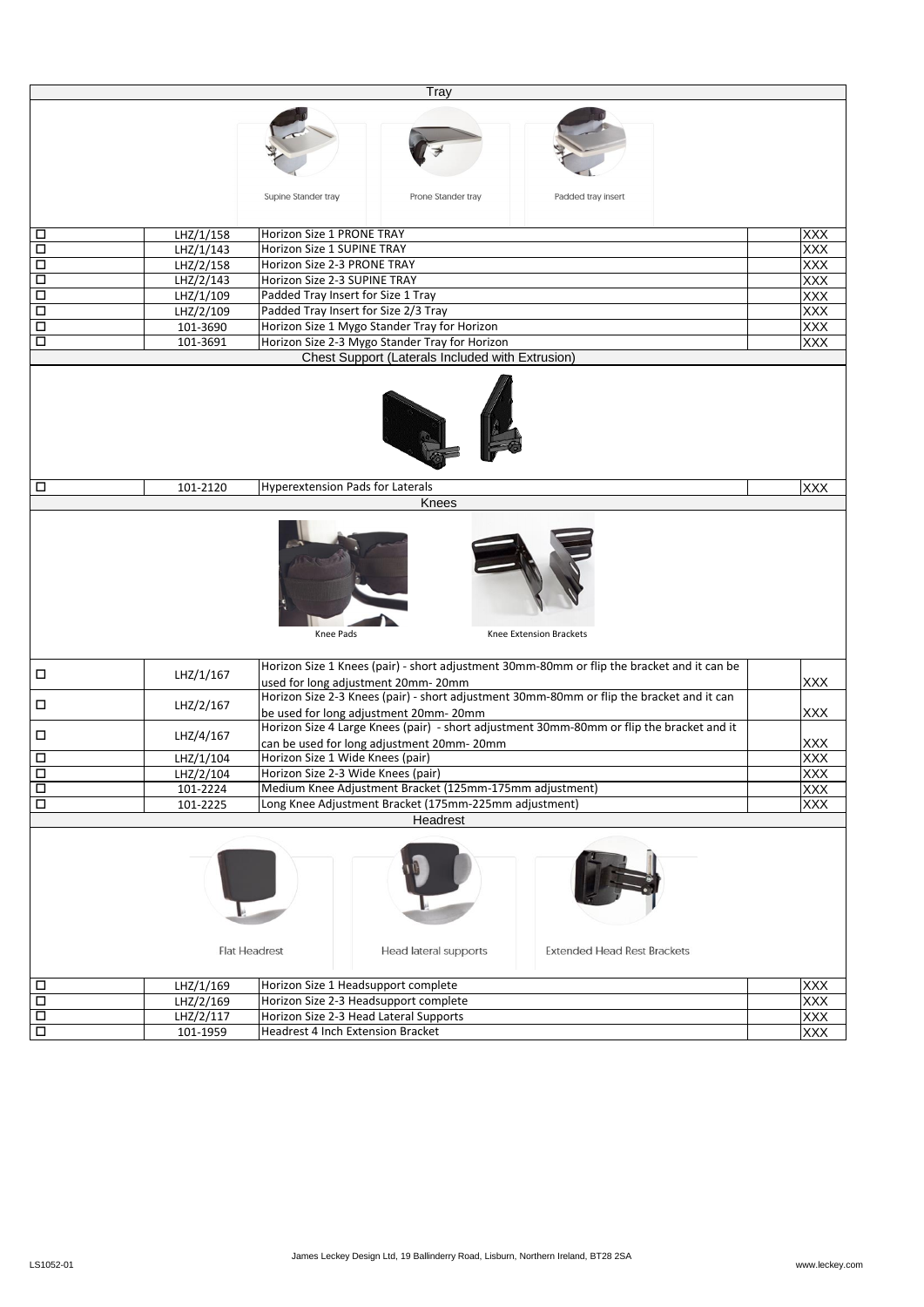| <b>Foot Support</b>  |                        |                                       |                                                                                            |                |             |                   |  |
|----------------------|------------------------|---------------------------------------|--------------------------------------------------------------------------------------------|----------------|-------------|-------------------|--|
|                      |                        | Flip Up Footplate                     |                                                                                            | 3D Footplate   |             |                   |  |
|                      | Sandals                | Open-back sandals                     | <b>Booties</b>                                                                             | Ankle Huggers  | Ankle Wraps |                   |  |
|                      |                        |                                       |                                                                                            |                |             |                   |  |
| □                    | LHZ/1/161<br>LHZ/2/161 | Horizon Size 1 Flip-up Footplate Assy |                                                                                            |                |             | <b>XXX</b><br>XXX |  |
| □<br>□               | LHZ/3/160              |                                       | Horizon Size 2-3 Flip-up Footplate Assy<br>Horizon Size 1-3 3D Footplate Assy INC. SANDALS |                |             |                   |  |
| □                    | 152-1600               | Sandals Size 1                        |                                                                                            |                |             |                   |  |
| □                    | 152-2600               | Sandals Size 2                        |                                                                                            |                |             | <b>XXX</b><br>XXX |  |
| □                    | 152-3600               | Sandals Size 3                        |                                                                                            |                |             | XXX               |  |
| □                    | LHZ/1/100              | Size 1 open-back sandals              |                                                                                            |                |             | XXX               |  |
| □                    | LHZ/2/100              |                                       | Size 2 open-back sandals                                                                   |                |             |                   |  |
| □                    | LHZ/3/100              |                                       | Size 3 open-back sandals                                                                   |                |             |                   |  |
| □                    | LHZ/4/100              | Size 4 open-back sandals              |                                                                                            |                |             | XXX<br>XXX        |  |
| □                    | AH01                   | <b>Ankle Huggers</b>                  |                                                                                            |                |             |                   |  |
| $\Box$               | 173-2305               |                                       | Small Ankle Wraps (use with sandals)                                                       |                |             |                   |  |
| □                    | 173-3305               | Large Ankle Wraps (use with sandals)  |                                                                                            |                |             |                   |  |
|                      | Accessories            |                                       |                                                                                            |                |             | XXX               |  |
|                      |                        | Spine Extension                       |                                                                                            | Lateral Spacer |             |                   |  |
| □                    | LHZ/1/166              |                                       | Horizon Bracket to extend outer shaft/spine by 150mm                                       |                |             | <b>XXX</b>        |  |
| $\Box$               | RAF-4-1723             | Horizon 1 Inch Lateral Spacer         |                                                                                            |                |             | <b>XXX</b>        |  |
|                      |                        |                                       | Harness                                                                                    |                |             |                   |  |
|                      |                        |                                       |                                                                                            |                |             |                   |  |
| $\Box$               | 155-N001-L600          |                                       | Small Butterfly Harness & attachment straps                                                |                |             | XXX<br>XXX        |  |
| $\overline{\square}$ | 155-N001-L601          |                                       | Medium Butterfly Harness & attachment straps                                               |                |             |                   |  |
| $\Box$               | 155-N001-L602          |                                       | Large Butterfly Harness & attachment straps                                                |                |             | <b>XXX</b>        |  |
| $\overline{\Box}$    | 155-N001-L603          |                                       | X Large Butterfly Harness & attachment straps                                              |                |             | XXX               |  |